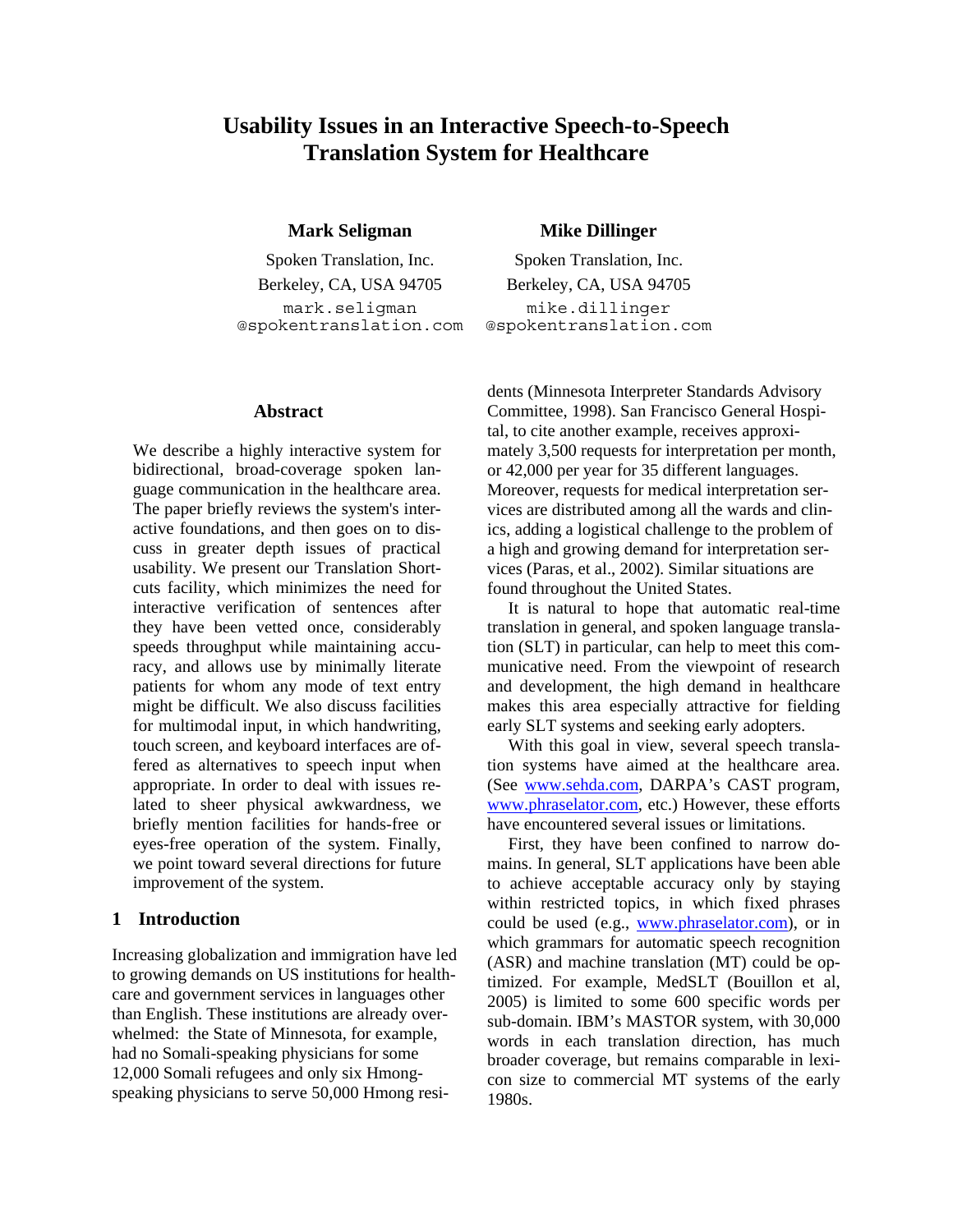Granted, restriction to narrow domains may often be appropriate, given the large effort involved in compiling extensive lexical resources and the time required for deployment. A tightly focused approach permits relatively quick development of new systems and provides a degree of flexibility to experiment with different architectures and different languages.

Our emphasis, however, is on breaking out of narrow domains. We seek to maximize versatility by providing exceptional capacity to move from topic to topic while maintaining adequate accuracy.

To provide a firm foundation for such versatility, we "give our systems a liberal arts education" by incorporating very broad-coverage ASR and MT technology. Our MT lexicons, for example, contain roughly 300,000 words in each direction.

But of course, as coverage increases, perplexity and the ASR and MT errors due to it increase in proportion, especially in the absence of tight integration between these components. To compensate, we provide a set of facilities that enable users from both sides of the language barrier to interactively monitor and correct these errors. Putting users in the speech translation loop in this way does in fact permit conversations to range widely (Seligman, 2000). We believe that this highly interactive approach will prove applicable to the healthcare area.

We have described these interactive techniques in (Dillinger and Seligman, 2004; Zong and Seligman, forthcoming). We will review them only briefly here, in Section 2.

A second limitation of current speech translation systems for healthcare is that bilingual (bidirectional) communication has been difficult to enable. While speech-to-speech translation has sometimes proven practical from the English side, translation from the non-English side has been more difficult to achieve. Partly, this limitation arises from human factors issues: while naïve observers might expect spoken input to be effortless for anyone who can talk, the reality is that users must learn to use most speech interfaces, and that this learning process can be difficult for users who are less literate or less computer literate. Further, many healthcare venues make speech input difficult: they may be noisy, microphones may be awkward to situate or to pass from speaker to speaker, and so on.

Our group's approach to training- or venuerelated difficulties for speech input is to provide an array of alternative input modes. In addition to providing input through dictated speech, users of our system can freely alternate among three other input modes, using handwriting, a touch screen, and standard bilingual keyboards.

In this paper, we will focus on practical usability issues in the design of user interfaces for highly interactive approaches to SLT in healthcare applications. With respect to interactivity per se, we will discuss the following specific issues:

In a highly interactive speech translation system, monitoring and correction of ASR and MT are vital for accuracy and confidence, but can be time consuming – in a field where time is always at a premium.

Interactivity demands a minimum degree of computer and print literacy, which some patients may lack.

To address these issues, we have developed a facility called *Translation Shortcuts*™, to be explained throughout Section 3.

Section 4 will describe our approach to multimodal input. As background, however, Section 2 will quickly review our approach to highly interactive – and thus uniquely broad-coverage – spoken language translation. Before concluding, we will in Section 5 point out planned future developments.

## **2 Highly Interactive, Broad-coverage SLT**

We now briefly summarize our group's approach to highly interactive, broad-coverage SLT.

The twin goals of accuracy and broad-coverage have generally been in opposition: speech translation systems have gained tolerable accuracy only by sharply restricting both the range of topics that can be discussed and the sets of vocabulary and structures that can be used to discuss them. The essential problem is that both speech recognition and translation technologies are still quite errorprone. While the error rates may be tolerable when each technology is used separately, the errors combine and even compound when they are used together. The resulting translation output is generally below the threshold of usability – unless restriction to a very narrow domain supplies sufficient constraints to significantly lower the error rates of both components.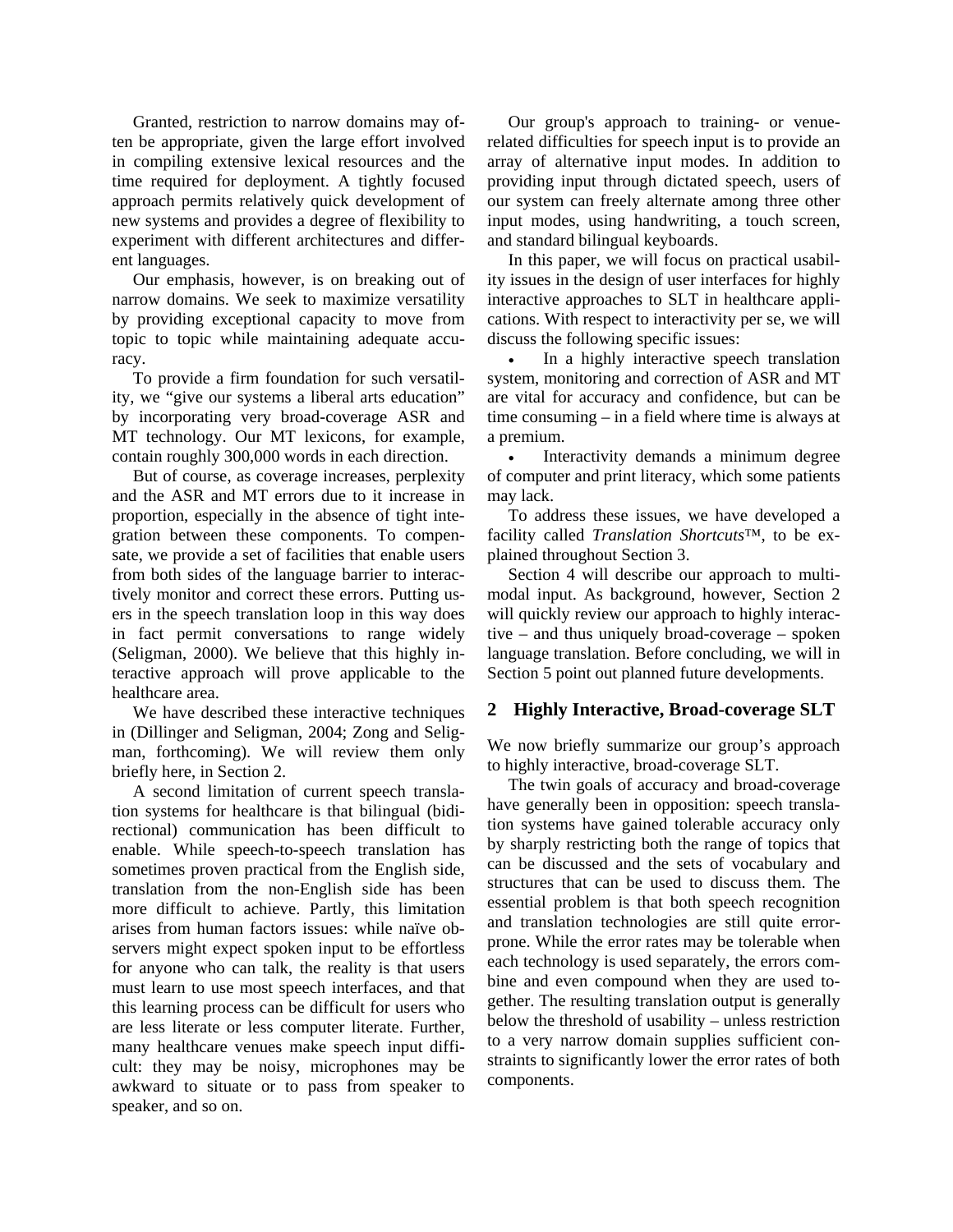As explained, our group's approach has been to concentrate on interactive monitoring and correction of both technologies.

First, users can monitor and correct the speakerdependent speech recognition system to ensure that the text that will be passed to the machine translation component is completely correct. Voice commands (e.g. **Scratch That** or **Correct <incorrect text>**) can be used to repair speech recognition errors. Thus, users of our SLT enrich the interface between ASR and MT.

Next, during the MT stage, users can monitor, and if necessary correct, one especially important aspect of the translation – lexical disambiguation.

Our system's approach to lexical disambiguation is twofold: first, we supply a *Back-Translation*, or re-translation of the translation. Using this paraphrase of the initial input, even a monolingual user can make an initial judgment concerning the quality of the preliminary machine translation output. (Other systems, e.g. IBM's MASTOR, have also employed re-translation. Our implementations, however, exploit proprietary technologies to ensure that the lexical senses used during back translation accurately reflect those used in forward translation.)

In addition, if uncertainty remains about the correctness of a given word sense, we supply a proprietary set of Meaning  $Cues^{TM}$  – synonyms, definitions, etc. – which have been drawn from various resources, collated in a database (called SELECT™), and aligned with the respective lexica of the relevant MT systems. With these cues as guides, the user can monitor the current, proposed meaning and select (when necessary) a different, preferred meaning from among those available. Automatic updates of translation and back translation then follow. Future versions of the system will allow personal word-sense preferences thus specified in the current session to be stored and reused in future sessions, thus enabling a gradual tuning of word-sense preferences to individual needs. Facilities will also be provided for sharing such preferences across a working group.

Given such interactive correction of both ASR and MT, wide-ranging, and even jocular, exchanges become possible (Seligman, 2000).

As we have said, such interactivity within a speech translation system can enable increased accuracy and confidence, even for wide-ranging conversations.

Accuracy of translation is, in many healthcare settings, critical to patient safety. When a doctor is taking a patient's history or instructing the patient in a course of treatment, even small errors can have clinically relevant effects. Even so, at present, healthcare workers often examine patients and instruct them in a course of treatment through gestures and sheer good will, with no translation at all, or use untrained human interpreters (friends, family, volunteers, or staff) in an error-prone attempt to solve the immediate problem (Flores, et al., 2003). As a result, low-English proficiency patients are often less healthy and receive less effective treatment than English speakers (Paras, et al., 2002). We hope to demonstrate that highly interactive real-time translation systems in general, and speech translation systems in particular, can help to bridge the language gap in healthcare when human interpreters are not available.

Accuracy in an automatic real-time translation system is necessary, but not sufficient. If healthcare workers have no means to independently assess the reliability of the translations obtained, practical use of the system will remain limited. Highly interactive speech translation systems can foster the confidence on both sides of the conversation, which is necessary to bring such systems into wide use. In fact, in this respect at least, they may sometimes prove superior to human interpreters, who normally do not provide clients with the means for judging translation accuracy.

The value of enabling breadth of coverage, as well as accuracy and confidence, should also be clear: for many purposes, the system must be able to translate a wide range of topics *outside of* the immediate healthcare domain – for example, when a patient tries to describe what was going on when an accident occurred. The ability to ask about interests, family matters, and other life concerns is vital for establishing rapport, managing expectations and emotions, etc.

## **3 Translation Shortcuts**

Having summarized our approach to highly interactive speech translation, we now turn to examination of practical interface issues for this class of SLT system. This section concentrates on Translation Shortcuts™.

Shortcuts are designed to provide two main advantages: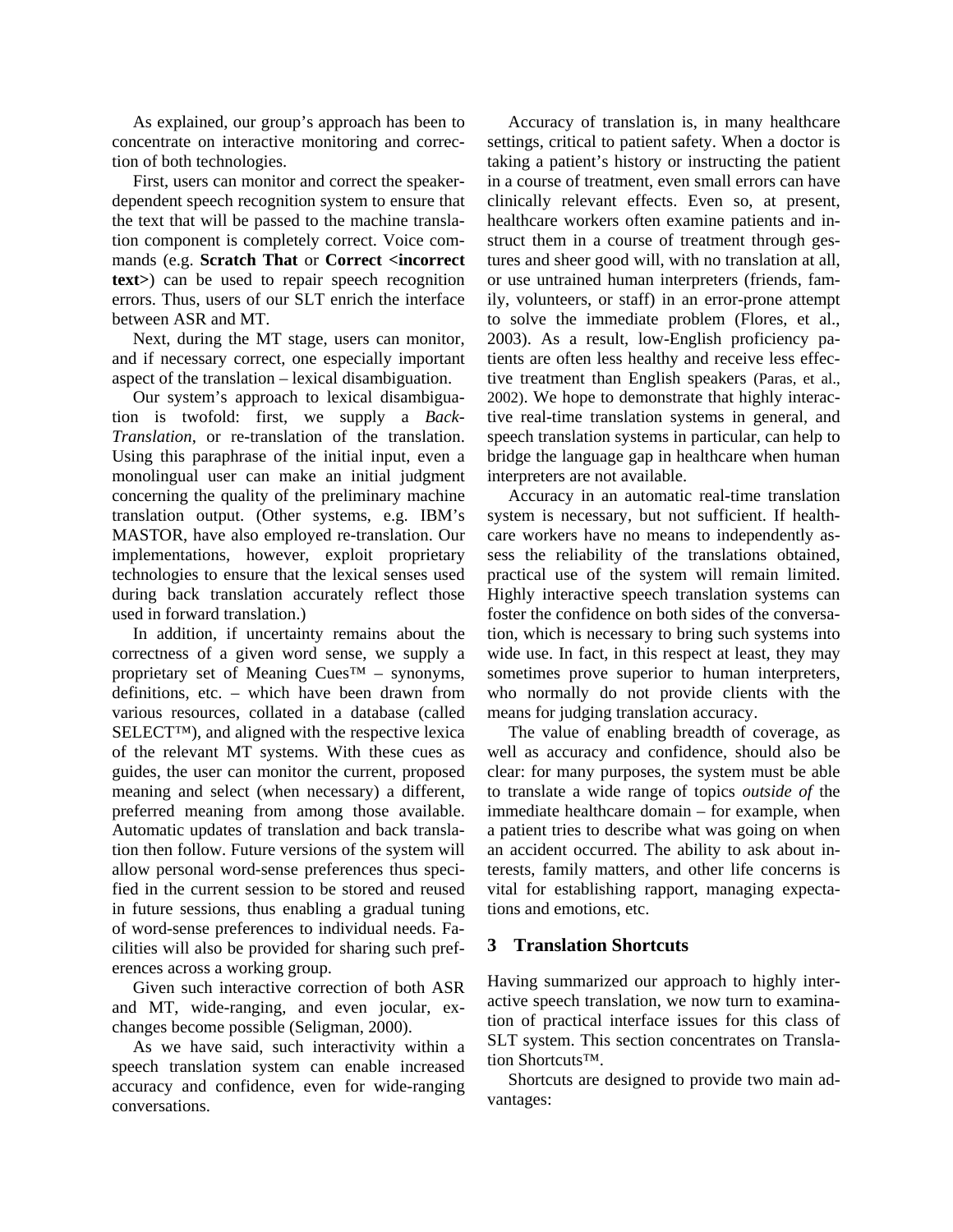First, re-verification of a given utterance is unnecessary. That is, once the translation of an utterance has been verified interactively, it can be saved for later reuse, simply by activating a **Save as Shortcut** button on the translation verification screen. The button gives access to a dialogue in which a convenient *Shortcut Category* for the Shortcut can be selected or created. At reuse time, no further verification will be required. (In addition to such dynamically created *Personal* Shortcuts, any number of prepackaged *Shared* Shortcuts can be included in the system.)

Second, access to stored Shortcuts is very quick, with little or no need for text entry. Several facilities contribute to meeting this design criterion.

• A *Shortcut Search* facility can retrieve a set of relevant Shortcuts given only keywords or the first few characters or words of a string. The desired Shortcut can then be executed with a single gesture (mouse click or stylus tap) or voice command.

NOTE: If no Shortcut is found, the system automatically allows users access to the full power of broad-coverage, interactive speech translation. Thus, a seamless transition is provided between the Shortcuts facility and full, broad-coverage translation.

• A *Translation Shortcuts Browser* is provided, so that users can find needed Shortcuts by traversing a tree of Shortcut categories. Using this interface, users can execute Shortcuts even if their ability to input text is quite limited, e.g. by tapping or clicking alone.

Figure 1 shows the Shortcut Search and Shortcuts Browser facilities in use. Points to notice:

• On the left, the Translation Shortcuts Panel has slid into view and been pinned open. It contains the Translation Shortcuts Browser, split into two main areas, Shortcuts Categories (above) and Shortcuts List (below).

• The Categories section of the Panel shows current selection of the **Conversation** category, containing everyday expressions, and its **Staff** subcategory, containing expressions most likely to be used by healthcare staff members. There is also a **Patients** subcategory, used for patient responses. Categories for **Administrative topics** and **Patient's Current Condition** are also visible; and new ones can be freely created.

• Below the Categories section is the Shortcuts List section, containing a scrollable list of alphabetized Shortcuts. (Various other sorting criteria will be available in the future, e.g. sorting by frequency of use, recency, etc.)

• Double clicking on any visible Shortcut in the List will execute it. Clicking once will select and highlight a Shortcut. Typing **Enter** will execute the currently highlighted Shortcut (here "Good morning"), if any.

• It is possible to automatically relate options for a patient's response to the previous staff member's utterance, e.g. by automatically going to the sibling **Patient** subcategory if the prompt was given from the **Staff** subcategory.

Because the Shortcuts Browser can be used without text entry, simply by pointing and clicking, it enables responses by minimally literate users. In the future, we plan to enable use even by completely illiterate users, through two devices: we will enable automatic pronunciation of Shortcuts and categories in the Shortcuts Browser via text-tospeech, so that these elements can in effect be read aloud to illiterate users; and we will augment Shared Shortcuts with pictorial symbols, as clues to their meaning.

A final point concerning the Shortcuts Browser: it can be operated entirely by voice commands, although this mode is more likely to be useful to staff members than to patients.

We turn our attention now to the Input Window, which does double duty for Shortcut Search and arbitrary text entry for full translation. We will consider the search facility first, as shown in Figure 2.

• Shortcuts Search begins automatically as soon as text is entered by any means – voice, handwriting, touch screen, or standard keyboard – into the Input Window.

• The **Shortcuts Drop-down Menu** appears just below the Input Window, as soon as there are results to be shown. The user has entered "Good" and a space, so the search program has received its first input word. The drop-down menu shows the results of a keyword-based search.

• Here, the results are sorted alphabetically. Various other sorting possibilities may be useful: by frequency of use, proportion of matched words, etc.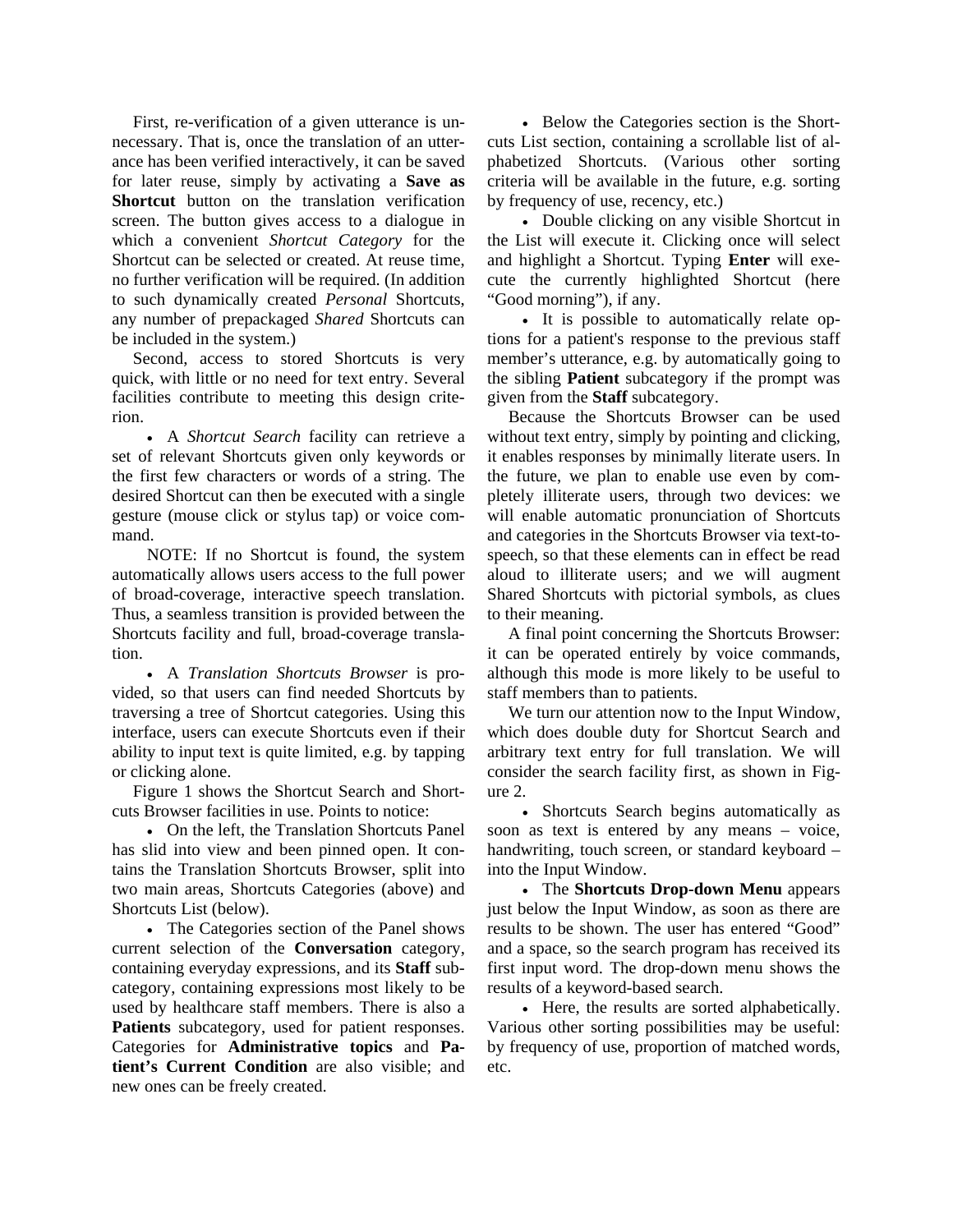• The highest priority Shortcut according to the specified sorting procedure can be highlighted for instant execution.

• Other shortcuts will be highlighted differently, and both kinds of highlighting are synchronized with that of the Shortcuts list in the Shortcuts Panel.

• Arrow keys or voice commands can be used to navigate the drop-down list.

• If the user goes on to enter the exact text of any Shortcut, e.g. "Good morning," a message will show that this is in fact a Shortcut, so that verification will not be necessary. However, final text not matching a Shortcut, e.g. "Good job," will be passed to the routines for full translation with verification.

## **4 Multimodal input**

As mentioned, an unavoidable issue for speech translation systems in healthcare settings is that speech input is not appropriate for every situation.

Current speech-recognition systems are unfamiliar for many users. Our system attempts to overcome this training issue to some extent by incorporating standard commercial-grade dictation systems for broad-coverage and ergonomic speech recognition. These products already have established user bases in the healthcare community. Even so, some training may be required: optional generic Guest profiles are supplied by our system for male and female voices in both languages; but optional voice enrollment, requiring five minutes or so, is helpful to achieve best results. Such training time is practical for healthcare staff, but will be realistic for patients only when they are repeat visitors, hospital-stay patients, etc.

As mentioned, other practical usability issues for the use of speech input in healthcare settings include problems of ambient noise (e.g. in emergency rooms or ambulances) and problems of microphone and computer arrangement (e.g. to accommodate not only desktops but counters or service windows which may form a barrier between staff and patient).

To deal with these and other usability issues, we have found it necessary to provide a range of input modes: in addition to dictated speech, we enable handwritten input, the use of touch screen keyboards for text input, and the use of standard keyboards. All of these input modes must be completely bilingual, and language switching must be arranged automatically when there is a change of active participant. Further, it must be possible to change input modes seamlessly within a given utterance: for example, users must be able to dictate the input if they wish, but then be able to make corrections using handwriting or one of the remaining two modes. Figure 3 shows such seamless bilingual operation: the user has dictated the sentence "Tengo náuseas" in Spanish, but there was a speech-recognition error, which is being corrected by handwriting.

Of course, even this flexible range of input options does not solve all problems. As mentioned, illiterate patients pose special problems. Again, naïve users tend to suppose that speech is the ideal input mode for illiterates. Unfortunately, however, the careful and relatively concise style of speech that is required for automatic recognition is often difficult to elicit, so that recognition accuracy remains low; and the ability to read and correct the results is obviously absent. Just as obviously, the remaining three text input modes will be equally ineffectual for illiterates.

As explained, our current approach to low literacy is to supply Translation Shortcuts for the minimally literate, and  $-$  in the future  $-$  to augment Shortcuts with text-to-speech and iconic pictures.

Staff members will usually be at least minimally literate, but they present their own usability issues.

Their typing skills may be low or absent. Handling the computer and/or microphone may be awkward in many situations, e.g. when examining a patient or taking notes. (Speech translation systems are expected to function in a wide range of physical settings: in admissions or financial aid offices, at massage tables for physical therapy with patients lying face down, in personal living rooms for home therapy or interviews, and in many other locations.)

To help deal with the awkwardness issues, our system provides voice commands, which enable hands-free operation. Both full interactive translation and the Translation Shortcut facility (using either the Browser or Search elements) can be run hands-free. To a limited degree, the system can be used *eyes*-free as well: text-to-speech can be used to pronounce the back-translation so that preliminary judgments of translation quality can be made without looking at the computer screen.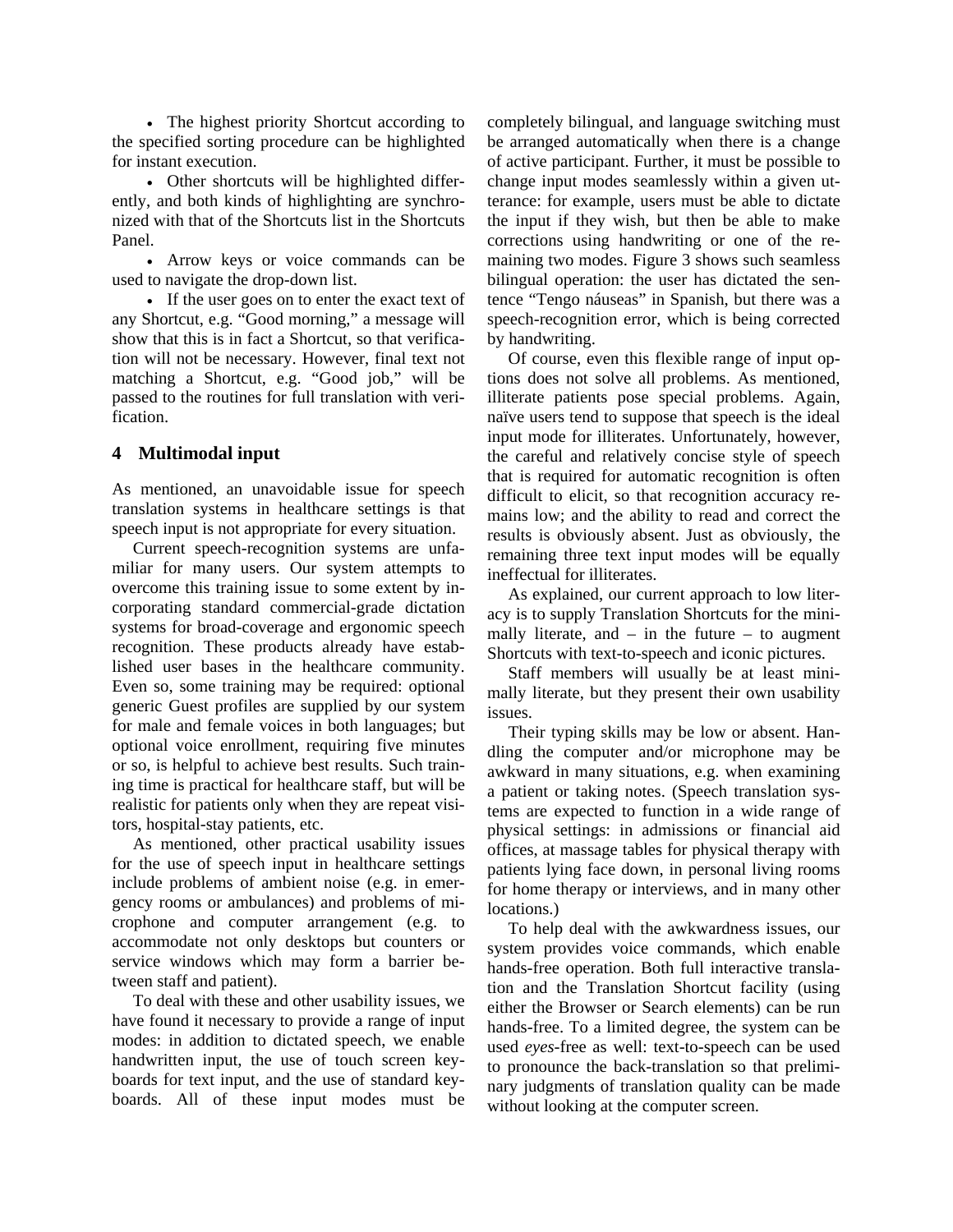#### **5 Future developments**

We have already mentioned plans to augment the Translation Shortcuts facility with text-to-speech and iconic pictures, thus moving closer to a system suitable for communication with completely illiterate or incapacitated patients.

Additional future directions follow.

• **Server-based architectures:** We plan to move toward completely or partially server-based arrangements, in which only a very thin client software application – for example, a web interface – will run on the client device. Such architectures will permit delivery of our system on smart phones in the Blackberry or Treo class. Delivery on handhelds will considerably diminish the issues of physical awkwardness discussed above, and anytime/anywhere/any-device access to the system will considerably enlarge its range of uses.

• **Pooling Translation Shortcuts:** As explained above, the current system now supports both Personal (do-it-yourself) and Shared (prepackaged) Translation Shortcuts. As yet, however, there are no facilities to facilitate pooling of Personal Shortcuts among users, e.g. those in a working group. In the future, we will add facilities for exporting and importing shortcuts.

• **Translation memory:** Translation Shortcuts can be seen as a variant of Translation Memory, a facility that remembers past successful translations so as to circumvent error-prone reprocessing. However, at present, we save Shortcuts only when explicitly ordered. If all other successful translations were saved, there would soon be far too many to navigate effectively in the Translation Shortcuts Browser. In the future, however, we could in fact record these translations in the background, so that there would be no need to re-verify new input that matched against them. Messages would advise the user that verification was being bypassed in case of a match.

• **Additional languages:** The full SLT system described here is presently operational only for bidirectional translation between English and Spanish. We expect to expand the system to Mandarin Chinese next. Limited working prototypes now exist for Japanese and German, though we expect these languages to be most useful in application fields other than healthcare.

• **Testing**: Systematic usability testing of the full system is under way. We look forward to presenting the results at a future workshop.

#### **6 Conclusion**

We have described a highly interactive system for bidirectional, broad-coverage spoken language communication in the healthcare area. The paper has briefly reviewed the system's interactive foundations, and then gone on to discuss in greater depth issues of practical usability.

We have presented our Translation Shortcuts facility, which minimizes the need for interactive verification of sentences after they have been vetted once, considerably speeds throughput while maintaining accuracy, and allows use by minimally literate patients for whom any mode of text entry might be difficult.

We have also discussed facilities for multimodal input, in which handwriting, touch screen, and keyboard interfaces are offered as alternatives to speech input when appropriate. In order to deal with issues related to sheer physical awkwardness, we have briefly mentioned facilities for hands-free or eyes-free operation of the system.

Finally, we have pointed toward several directions for future improvement of the system.

#### **References**

- Pierrette Bouillon, Manny Rayner, et al. 2005. A Generic Multi-Lingual Open Source Platform for Limited-Domain Medical Speech Translation. Presented at *EAMT 2005*, Budapest, Hungary.
- Mike Dillinger and Mark Seligman. 2004. A highly interactive speech-to-speech translation system. *Proceedings of the VI Conference of the Association of Machine Translation in the Americas*. E. Stroudsburg, PA: American Association for Machine Translation.
- Glenn Flores, M. Laws, S. Mays, et al. 2003. Errors in medical interpretation and their potential clinical consequences in pediatric encounters. *Pediatrics*, 111: 6-14.
- Minnesota Interpreter Standards Advisory Committee. 1998. *Bridging the Language Gap: How to meet the need for interpreters in Minnesota*. Available at: [http://www.cce.umn.edu/creditcourses/pti/](http://www.cce.umn.edu/creditcourses/pti/%20downloads.html)  [downloads.html.](http://www.cce.umn.edu/creditcourses/pti/%20downloads.html)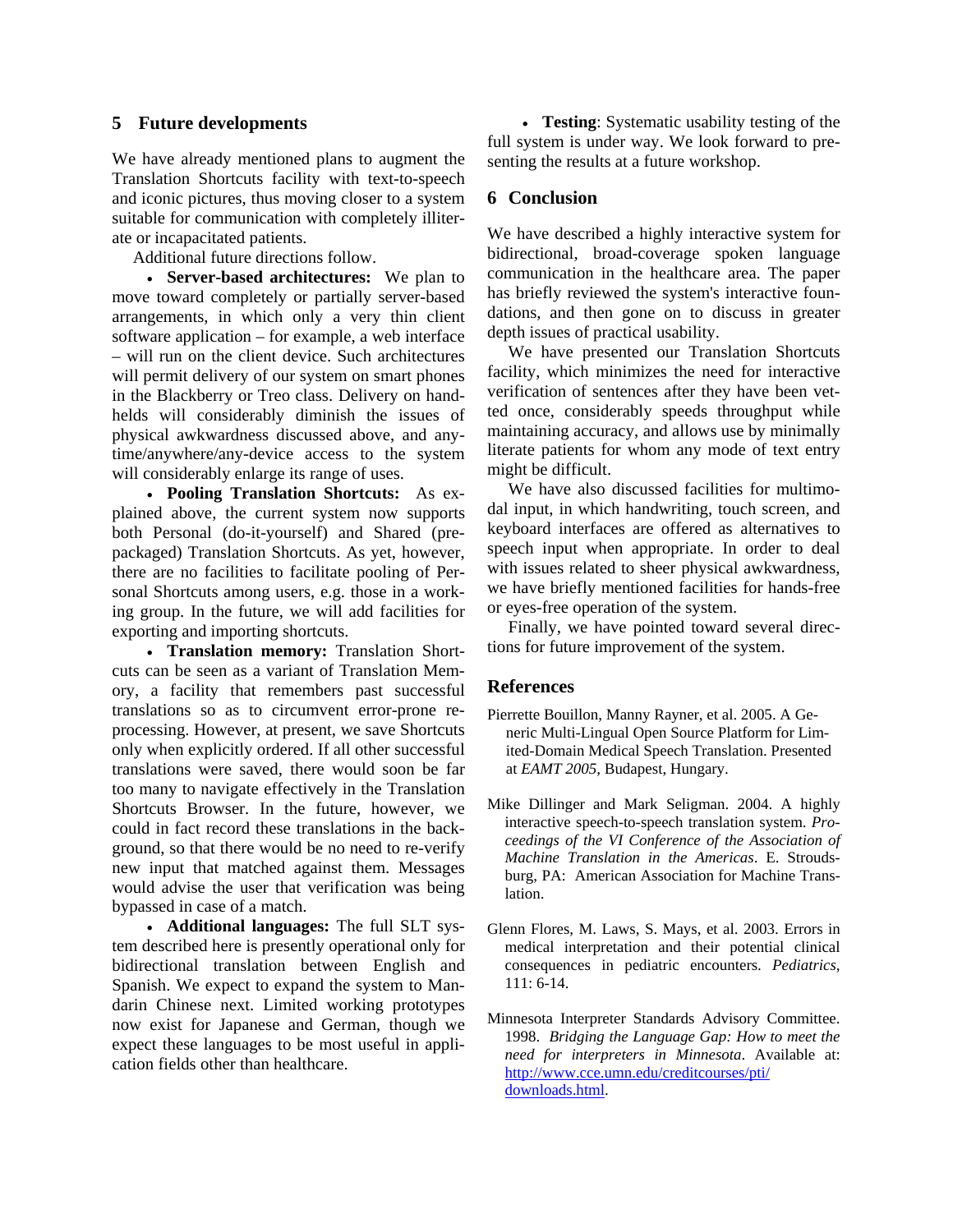- Melinda Paras, O. Leyva, T. Berthold, and R. Otake. 2002. *Videoconferencing Medical Interpretation: The results of clinical tri*als. Oakland, CA: Heath Access Foundation.
- PHRASELATOR (2006). [http://www.phraselator.com.](http://www.phraselator.com/) As of April 3, 2006.
- S-MINDS (2006). [http://www.sehda.com/solutions.htm.](http://www.sehda.com/solutions.htm) As of April 3, 2006.
- Mark Seligman. 2000. Nine Issues in Speech Translation. *Machine Translation,* 15, 149-185.
- Chengqing Zong and Mark Seligman. Forthcoming. Toward Practical Spoken Language Translation. *Machine Translation*.



*Figure 1: The Input Screen, showing the Translation Shortcuts Browser and Search facilities.*